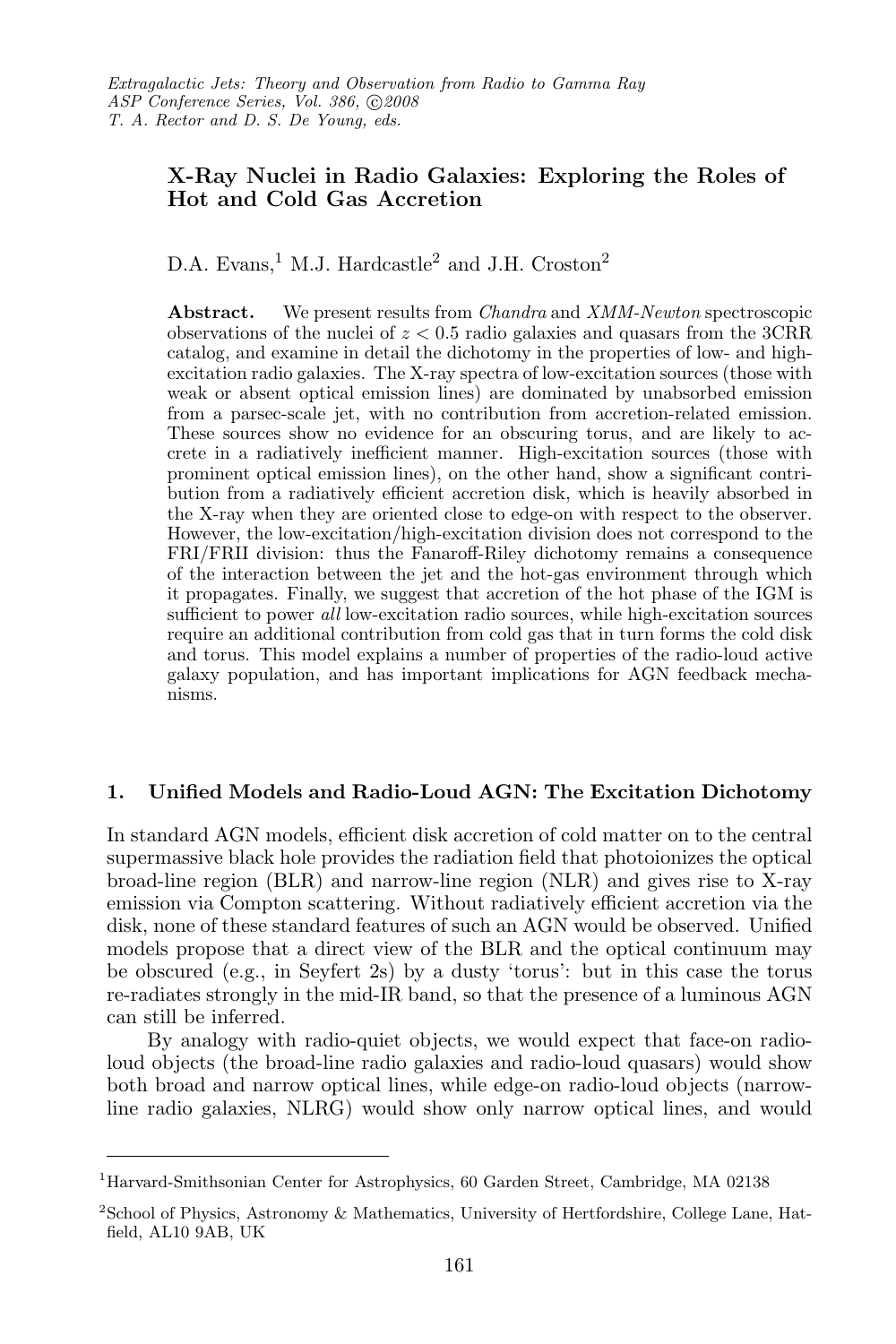have a clear mid-infrared signature of the absorbing torus. This radio-loud unified scheme well describes the nuclei of many of the most powerful radio sources (e.g., Barthel 1989; Haas 2004), although it is well known that many radio galaxies do not have the strong optical line-emission that is expected from a conventional AGN (Hine & Longair 1979; Jackson & Rawlings 1997). The objects lacking these narrow lines, the low-excitation radio galaxies (LERGs), in general show no evidence in the mid-IR for an obscuring torus, either at low or high luminosities (Whysong & Antonucci 2004; Ogle et al. 2006). Most low radio-power (FRI) sources galaxies are LERGs, whereas most high radio-power (FRII) sources are high-excitation radio galaxies (HERGs – i.e., NLRGs, BLRGs, and quasars). However, the low-excitation/high-excitation division does not correspond to the FRI/FRII division: there is a small number of highexcitation FRI sources (including the nearest radio-loud AGN, Centaurus A), as well as a significant population of low-excitation, radio-powerful FRII sources.

#### 2. The Origin of X-ray Emission

### 2.1. Overview

The physical origin of nuclear X-ray emission in radio-loud AGN has been a topic of considerable debate. In particular, it has been unclear as to whether the emission primarily originates in an quasi-isotropic accretion flow, or instead is associated with an intrinsically beamed parsec-scale radio jet. The detection with ROSAT of unabsorbed, power-law X-ray emission in the B2 (Canosa et al. 1999) and 3CRR (Hardcastle & Worrall 1999) samples, together with observed correlations between both the X-ray and VLA radio core fluxes and luminosities led those authors to suggest a nuclear jet-related origin for at least the soft Xray emission. However, the torus required to obscure the optical and UV disk emission should also obscure any X-ray emission associated with the accretion disk. Therefore, AGN inclined at low to intermediate angles with respect to the observer should show a component of heavily absorbed, accretion-related, nuclear X-ray emission, similar to that observed in Seyfert 2 galaxies. This was borne out by early studies of individual objects (e.g., Ueno et al. 1994) as well as more detailed studies of large samples with hard X-ray instruments such as  $ASCA$  and  $BeppoSAX$  (e.g., Sambruna et al. 1999; Grandi et al. 2006).

Chandra and XMM-Newton have revolutionized the study of radio-galaxy nuclei. *Chandra* is particularly suited to this task, owing to its high angular resolution and corresponding ability to spatially separate AGN emission from that of the surrounding hot-gas environment. In turn, the excellent sensitivity of XMM-Newton allows us to search for, with greater sensitivity, components of heavily absorbed (and likely accretion-related) X-ray emission. As the orientation-dependent effects of relativistic beaming and the putative obscuring torus are expected to play a large part in determining the observed properties of a radio-galaxy nucleus, it is important to select sources based on their lowfrequency (and hence isotropic) emission characteristics, such as in the 3C and 3CRR samples. In these proceedings, we concentrate on *Chandra* and *XMM*-Newton observations of radio galaxies drawn from the 3CRR catalog in the redshift range  $z < 0.5$ , as discussed by Donato et al. (2004), Evans et al. (2006),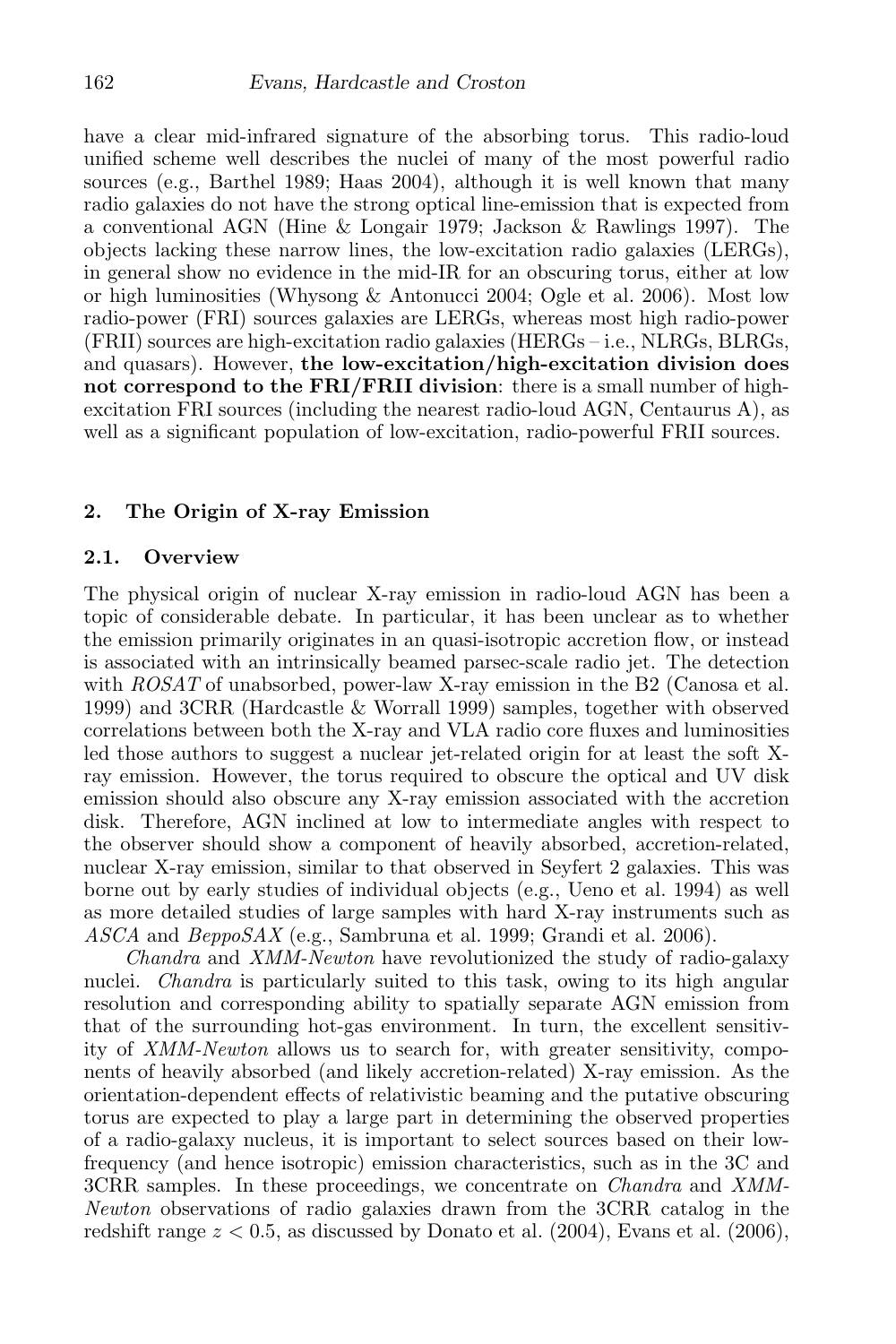Balmaverde et al. (2006), and Hardcastle et al. (2006). Of the  $86 \, z < 0.5$  3CRR radio sources, 40 have been observed with Chandra or XMM-Newton.

#### 2.2. X-ray Spectra and Correlations

Spectral analysis with *Chandra* and *XMM-Newton* of the  $z < 0.5$  sources shows that every one possesses an unabsorbed component of nuclear X-ray emission, as first seen with ROSAT. However, narrow-line (i.e., high-excitation) radio galaxies (almost all of which have FRII morphologies, with a handful showing FRI radio features) show an *additional* heavily absorbed nuclear component, with a column density often in excess of  $10^{23}$  cm<sup>-2</sup>, accompanied by narrow Fe  $\rm K\alpha$  line emission. The properties of these narrow-line FRIIs are thus consistent with the expectation from unified models. However, no low-excitation radio galaxy in the 3CRR sample shows any evidence for this type of heavily absorbed nuclear component (Hardcastle et al. 2006).

Figure 1a shows the 1-keV luminosity of the unabsorbed power-law component against the 5-GHz luminosity of the radio core. This illustrates the correlation between the soft X-ray emission and the radio core, as first discussed by Hardcastle & Worrall (1999). The correlation implies that the X-ray emission is affected by relativistic beaming in the same manner as the radio, and so suggests a physical relationship between the two, most plausibly at the base of the jet. There is no systematic difference in the behavior of FRIs and FRIIs, or NLRGs and LERGs. The broad-line objects in the sample lie above the trendline established by the NLRG and LERG, and Evans et al. (2006) attribute this to the presence of unabsorbed accretion-related emission in their spectra, consistent with the near face-on orientation of these objects in unified AGN models.

#### 3. The Ubiquity of the Torus and Constraints on the Accretion Mode

We have established that low-excitation radio galaxies possess no evidence for heavily absorbed nuclear X-ray emission. What does this imply for the ubiquity of the torus and the nature of the accretion flow? We assumed that in each LERGs, there exists a 'hidden' component of accretion-related emission that is obscured by a column  $10^{23}$  cm<sup>-2</sup>, in addition to jet-related component of X-ray emission that dominates the spectrum. We then determined the 90%-confidence upper limit to the 2–10 keV luminosity of this hidden component. The accretionrelated luminosity of the HERGs is given by the unabsorbed luminosity of the heavily obscured emission in NLRGs, and by the offset (Fig. 1a) in the case of broad-line objects.

Figure 1b shows a plot of the unabsorbed 2–10 keV accretion-related luminosity against 178-MHz radio luminosity, for both the low- and high-excitation radio sources. The upper limits on the accretion-related components in the LERGs, given our assumed absorbing column of  $10^{23}$  cm<sup>-2</sup>, lie systematically below the detected HERGs at all radio powers. If no obscuring region is present at all in LERGs, then the luminosity of any accretion-related emission will be substantially lower than that shown.

We now turn to the implications of this result on the nature of the accretion flow in low- and high-excitation sources. One widely discussed model (e.g., Reynolds et al. 1996; Donato et al. 2004) is that there exists a funda-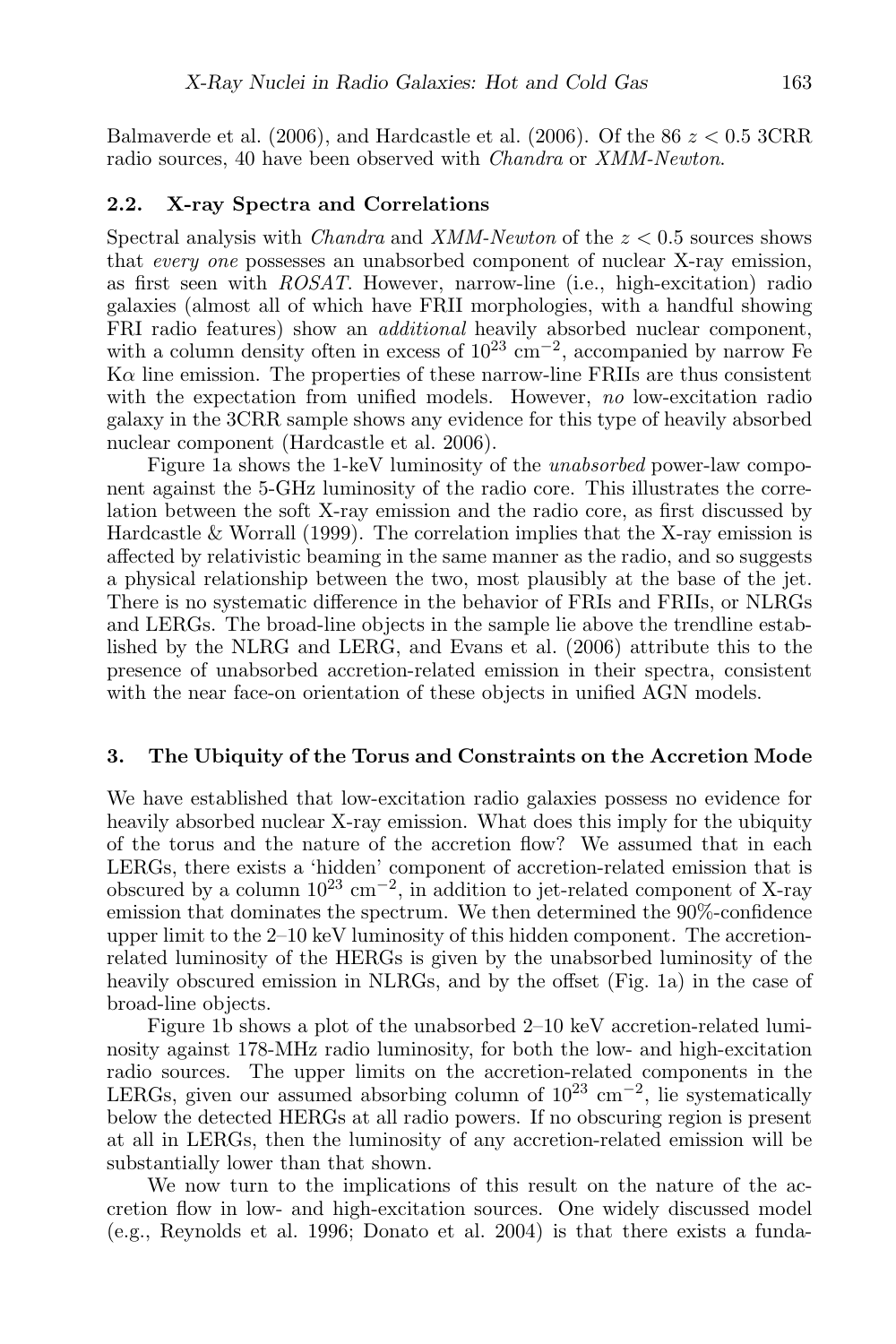

Figure 1. (a) X-ray luminosity of the unabsorbed X-ray component as a function of 5-GHz radio core luminosity. Open circles are LERG, filled circles NLRG, open stars BLRG, and filled stars quasars. Surrounding circles mean a source is an FRI. Dotted lines show 90% confidence regression lines fitted through the NLRGs and LERGs. BLRGs and quasars lie above the line.  $(b)$ X-ray luminosity of the accretion-related component for the combined  $z < 0.5$ sample as a function of 178-MHz total radio luminosity. The regression line is determined by the NLRG.

mentally different accretion *mode* in FRI- and FRII-type sources, such that the accretion-flow luminosities and radiative efficiencies of FRI-type radio galaxies are systematically lower than those of FRII-type radio galaxies. The main difficulty from the point of view of radio-galaxy physics with such a model is that the FRI/FRII dichotomy, and its dependence on host galaxy properties (Ledlow & Owen 1996), can be explained purely in terms of jet power and the interaction with the environment (e.g., Bicknell 1995). However, we can readily modify the accretion model to accommodate a scheme in which radiatively inefficient accretion flows power LERGs, and efficient accretion via a standard thin disk powers HERGs.

### 4. Powering AGN: Hot vs. Cold Gas Accretion

### 4.1. Bondi Accretion

We have argued that LERGs may be a class of luminous active galaxies that accrete radiatively inefficiently, with almost all the available energy from accretion being channeled into the jets, while high-excitation sources are powered by radiatively efficient accretion. In Hardcastle et al. (2007) we considered whether these different accretion modes may be a result of a different source for the accreting gas, building on the recent result of Allen et al. (2006), who showed that some low-luminosity radio galaxies in the centers of clusters could be powered by Bondi accretion from the hot, X-ray emitting medium.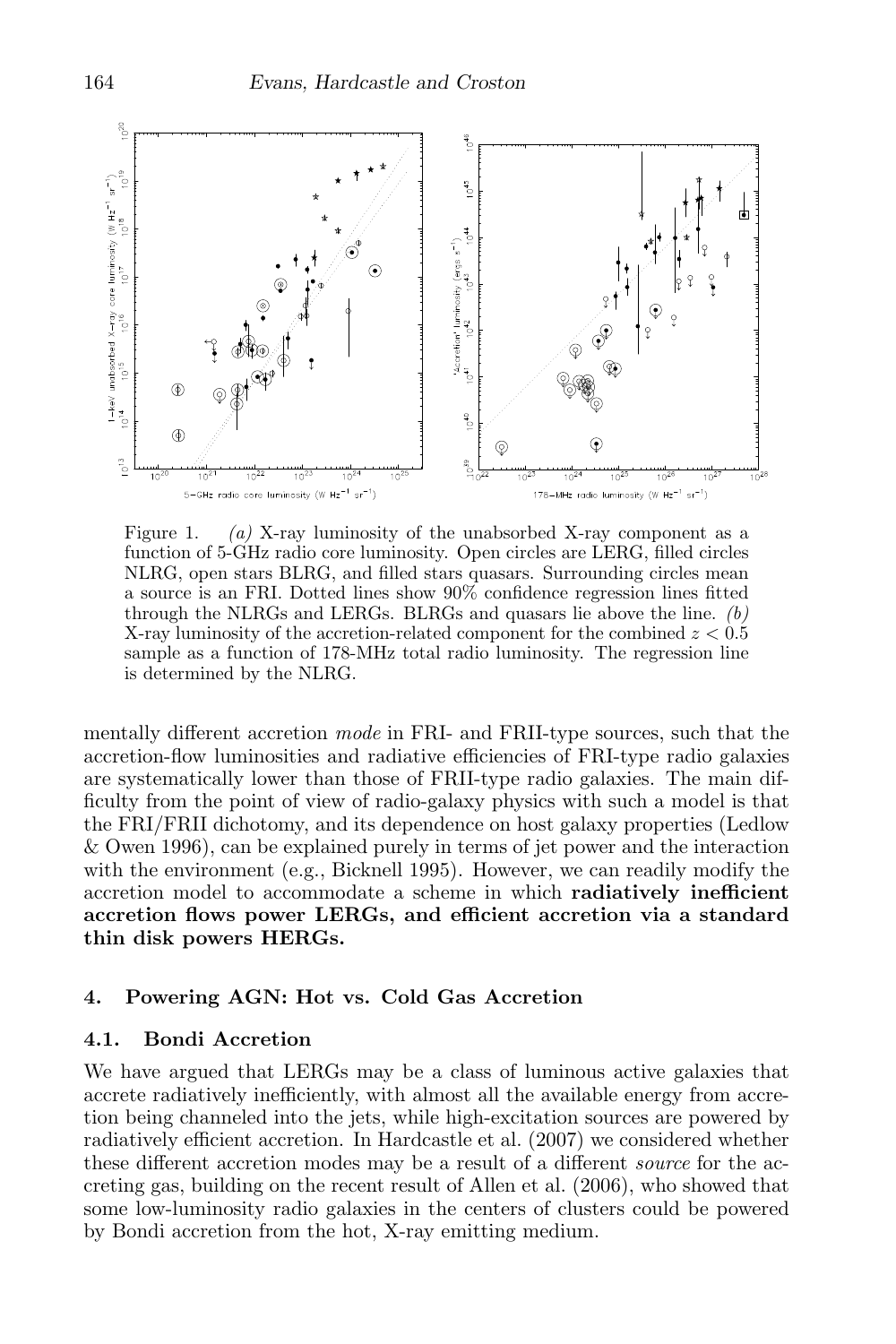We can use X-ray observations of the hot-gas environment of radio sources to estimate the Bondi accretion rate, and in turn constrain the amount of power that the central supermassive black hole can extract from accretion of the hot phase of the IGM. The Bondi rate is given by  $\dot{M} = \pi \rho_A G^2 M_{\text{BH}}^2 / c_s^3$ , where  $r_A$ is the Bondi accretion radius and  $c_s$  is the sound speed in the medium. The available power for AGN activity,  $P_{\rm B} = \eta \dot{M} c^2$ , where  $\eta$  is an efficiency factor (assumed to be 0.1). To derive black-hole masses for radio galaxies we use the relationship between  $M_{\rm BH}$  and K-band absolute bulge magnitude derived by Marconi & Hunt (2003) for nearby sources. To show that the jet can be powered by accretion of the IGM, we require that the (kinetic plus radiative) jet power  $Q \leq P_B$ . In Hardcastle et al. (2007), we presented a detailed description of methods used to estimate the jet power. In short, we used the Willott et al. (1999) relation between jet power and 151-MHz luminosity density:  $Q_W =$  $3 \times 10^{38} f^{3/2} L_{151}^{6/7}$  W, where f parametrizes our ignorance of true jet powers.

In Figure  $2$  we plot the observational quantities, radio luminosity and  $K$ band luminosity, together with their conversion to Bondi power and jet power. Figure 2 shows that the nearby FRI radio galaxies almost all lie within a factor of a few of the line of  $Q_W = P_B$ . Secondly, it shows that the majority of lowexcitation FRII radio galaxies in our sample also lie close to this line. And thirdly, it shows that there is a population of FRII sources, encompassing most of the narrow-line FRII sources (and therefore, presumably, all high-excitation sources), that have jet powers exceeding the available Bondi powers (for our choice of central gas properties), often by more than two orders of magnitude.

In summary, we have shown that it is possible that all the low-excitation radio galaxies are powered by accretion from the hot phase, consistent with the fact that their nuclear spectra show no evidence for cold material close to the nucleus (i.e., no evidence for the 'torus'). On the other hand, we have seen that narrow-line radio galaxies (and therefore other high-excitation sources) have clear evidence for accretion disks and tori, cannot be powered in this way the large amounts of cold material in the nucleus and the radiative efficiency of accretion are naturally explained if these objects are powered by accretion of cold material via a thin disk in the standard manner.

### 4.2. Implications

Hardcastle et al. (2007) present a detailed discussion of the implications of hot vs. cold gas accretion for radio sources. We summarize these below:

Feedback: AGN feedback is thought to be an important aspect of galaxy formation models (e.g., Croton et al. 2006; Bower et al. 2006). An important feature of these models is that the AGN should both be able to influence, and should be influenced by, the X-ray emitting phase. Direct accretion of the hot phase provides an natural way of ensuring that the AGN activity is regulated by the gas properties at the cluster center. However, this is only possible for a 'hot-mode' radio source. Cold-mode sources do not have this direct connection between the hot phase and the rate of fueling of the AGN: instead, the jet power is controlled solely by the accretion rate of cold gas, and so these sources can potentially inject a significant amount of energy input to the IGM without regulation from their hot-gas environments.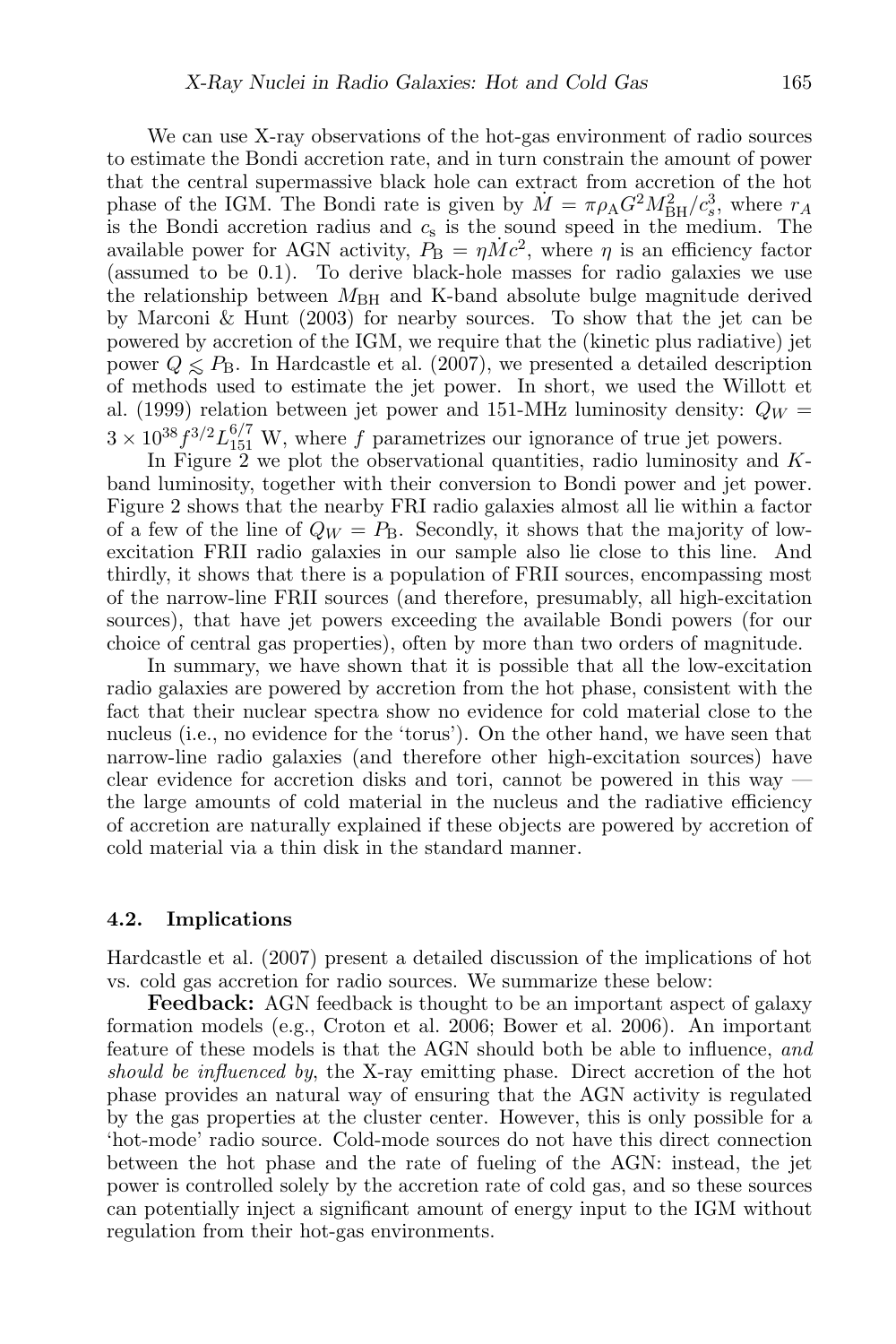

Figure 2. K-band host galaxy luminosity against 151-MHz luminosity for LERGs and HERGs, with conversions into Willott jet power  $(Q_W)$  and available Bondi power  $(P_B)$ . Open stars are LERGs and filled stars are NLRGs. A circle round a data point indicates an FRI. The central solid line shows equality between the predicted Bondi power and the Willott jet power, and the dashed lines are separated from the solid line by one order of magnitude.

Environments: In the model we have outlined we expect different types of active galaxies to be found in different environments. Cold-mode accretion requires a supply of cold gas: the easiest way for an elliptical galaxy to acquire this is by a merger with a gas-rich system. Samples of high-excitation radio galaxies should thus show evidence for mergers and interactions, as is often observed (e.g., Heckman et al. 1986). Host galaxies of cold-mode systems do not need a rich environment, or to be at the bottom of a deep potential well, so long as galaxy-galaxy mergers can take place. By contrast, hot-mode accretion requires a supply of hot gas and a massive central black hole. Both the black hole mass and the mass of the galaxy-scale X-ray halo (e.g., Mathews & Brighenti 2003) are correlated with the mass of the host galaxy. Thus we expect hot-mode systems – which, observationally, include almost all FRI radio galaxies – to favor massive galaxies, and the most powerful radio sources to tend to be group- or cluster-dominant systems (e.g., Longair & Seldner 1979; Best 2004).

An overview of the properties of LERGs and HERGs is given in Table 4.2.

Acknowledgments. D.A.E. gratefully acknowledges support from NASA through XMM-Newton award NNX06AG37G.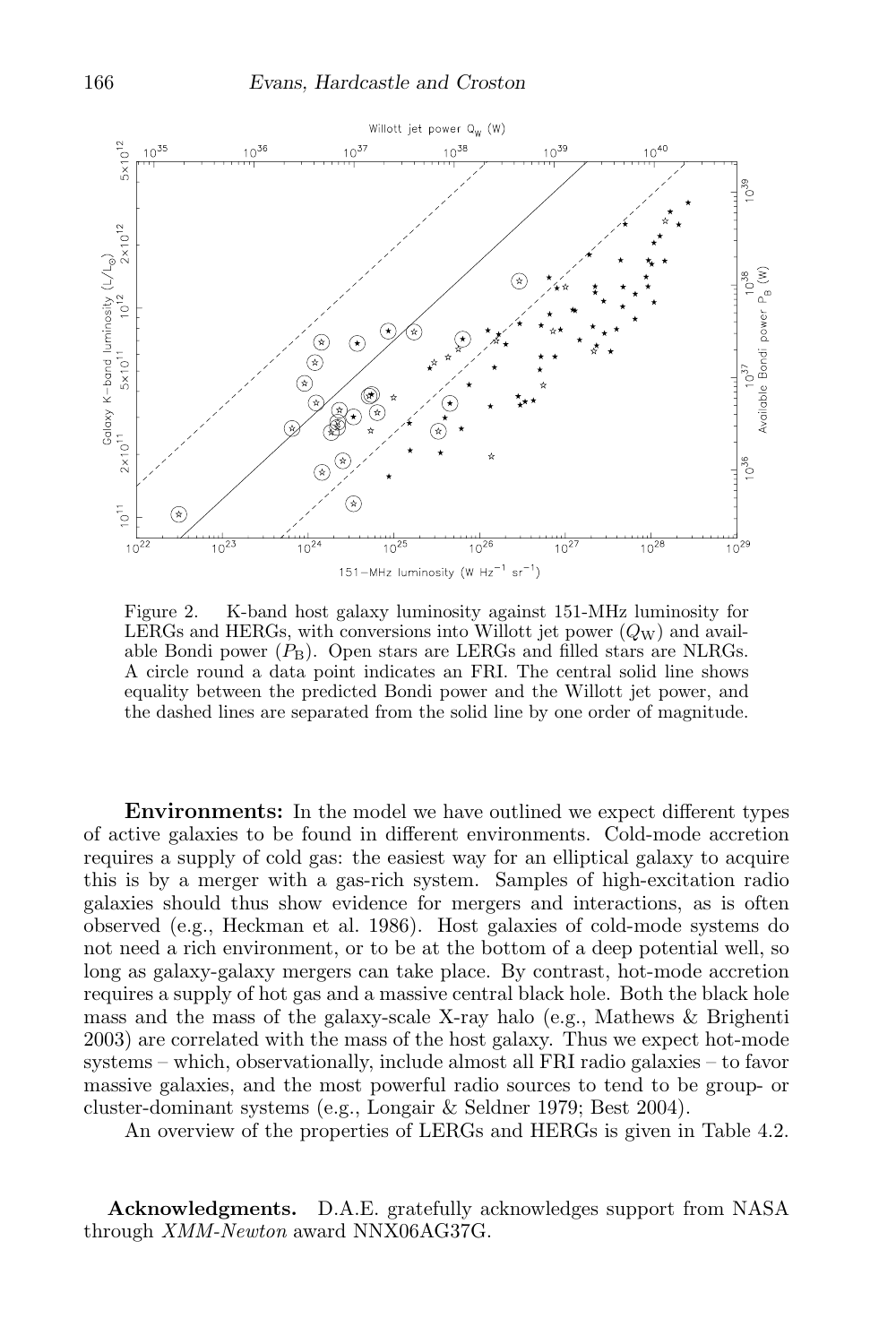|                 | Low-excitation $(LERG)$        | High-excitation (HERG)       |
|-----------------|--------------------------------|------------------------------|
| Definition      | No narrow optical line emis-   | Prominent optical emission   |
|                 | sion.                          | lines, either narrow (NLRG)  |
|                 |                                | or broad (BLRG), or quasar.  |
| Fanaroff-Riley  | Almost all FRIs are LERGs,     | Most FRIIs are HERGs, as     |
| classification  | as well as a significant pop-  | are a handful of FRIs (e.g., |
|                 | ulation of FRIIs.              | $Cen A$ ).                   |
| X-ray spectra   | Jet-related unabsorbed         | Jet-related unabsorbed       |
|                 | Upper<br>power law only.       | $+$ significant<br>power law |
|                 | limits only to "hidden"        | contribution<br>accretion    |
|                 | accretion-related emission.    | (heavily absorbed in NL-     |
|                 |                                | $RGs$ ).                     |
| Accretion-flow  | sub-Eddington.<br>Highly       | Reasonable fraction of Ed-   |
| type            | radiatively ineffi-<br>Likely  | dington. Likely standard     |
|                 | cient.                         | accretion disk.              |
| Optical<br>con- | Strong radio/optical/soft X-   | Strong radio/optical/soft X- |
| straints        | ray correlations. Optical      | ray correlations. Optical    |
|                 | emission is jet-related.       | emission is jet-related.     |
| Fueling mecha-  | Bondi accretion of hot ISM.    | Additional fuel<br>supply    |
| nism            |                                | needed, likely cold gas.     |
| Implications of | Significant<br>feedback<br>be- | Potentially large energy in- |
| AGN fueling     | tween AGN and environ-         | put to IGM, decoupled from   |
|                 | ment.                          | hot-gas environment.         |

Table 1. Overview of the properties of low- and high-excitation radio galaxies

### References

- Allen, S. W., Dunn, R. J. H. , Fabian, A. C., Taylor, G. B., Reynolds, C. S., 2006, MNRAS, 372, 21
- Balmaverde, B., Capetti, A., Grandi, P., 2006, A&A, 451, 35
- Barthel, P. D., 1989, ApJ, 336, 606
- Best, P. N., 2004, MNRAS, 351, 70
- Bicknell, G. V., 1995, ApJS, 101, 29
- Bower, R. G., et al., 2006, MNRAS, 370, 645
- Blundell, K. M., Rawlings, S., 2000, AJ, 119, 1111
- Canosa, C. M., Worrall, D. M., Hardcastle, M. J., & Birkinshaw, M., 1999, MNRAS, 310, 30
- Croton, D., et al., 2006, MNRAS, 365, 111
- Donato, D., Sambruna, R. M., & Gliozzi, M., 2004, ApJ, 617, 915
- Evans, D. A., Worrall, D. M., Hardcastle, M. J., Kraft, R. P., Birkinshaw, M., 2006, ApJ, 642, 96
- Grandi, P., Malaguti, G., Fiocchi, M., 2006, ApJ, 642, 113
- Haas, M., et al., 2004, A&A, 424, 531
- Hardcastle, M. J., & Worrall, D. M., 1999, MNRAS, 309, 969
- Hardcastle, M. J., Evans, D. A., Croston, J. H., 2006, MNRAS, 370, 1893
- Hardcastle, M. J., Evans, D. A., Croston, J. H., 2007, MNRAS, 376, 1849
- Heckman, T. M., et al., 1986, ApJ, 311, 526
- Hine, R. G., Longair, M. S., 1979, MNRAS, 188, 111
- Jackson, N., Rawlings, S., 1997, MNRAS, 286, 241
- Ledlow, M. J., & Owen, F. N., 1996, AJ, 112, 9